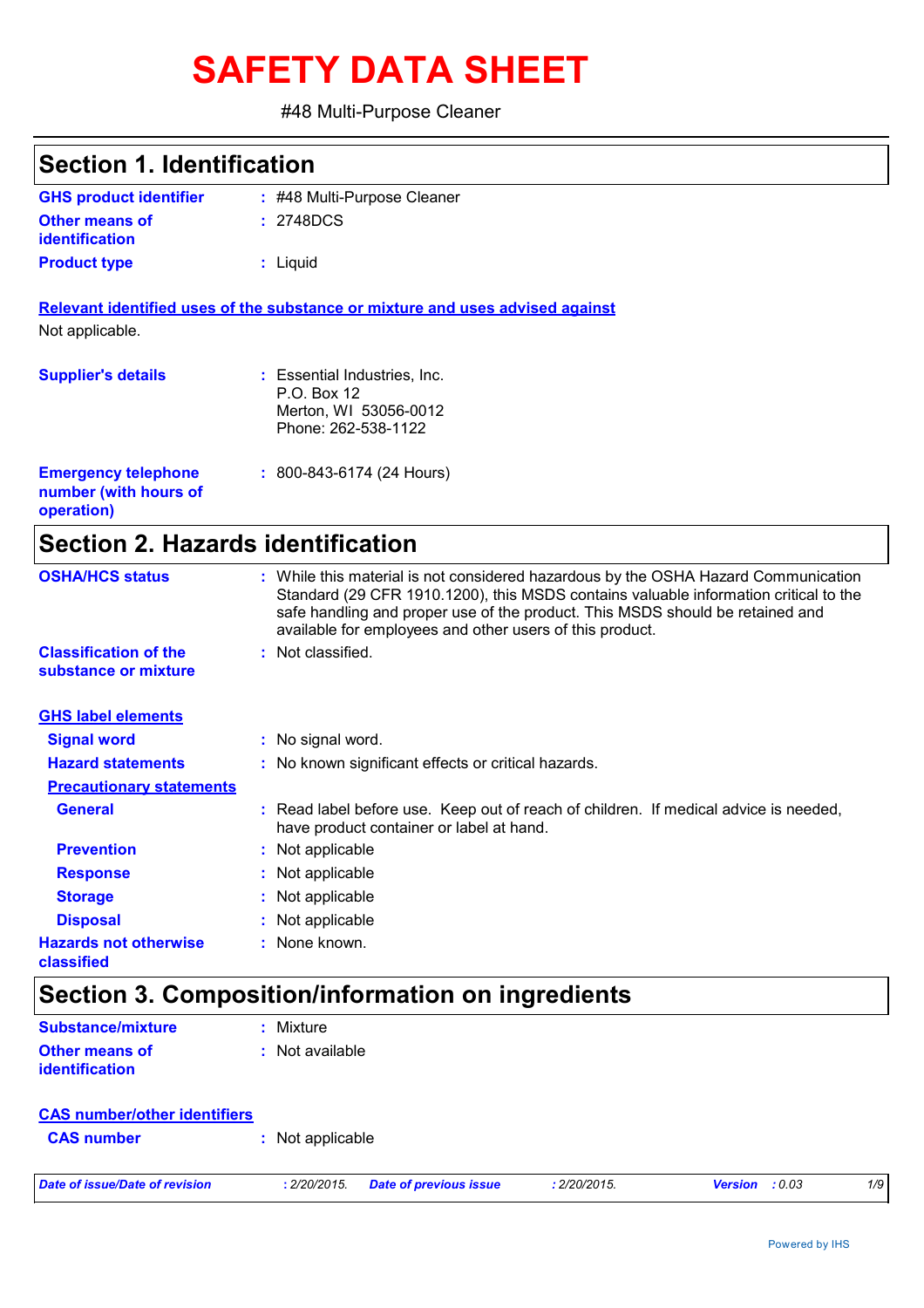# **Section 3. Composition/information on ingredients**

#### **Product code :** 2748DCS

Any concentration shown as a range is to protect confidentiality or is due to batch variation.

**There are no ingredients present which, within the current knowledge of the supplier and in the concentrations applicable, are classified as hazardous to health or the environment and hence require reporting in this section. Occupational exposure limits, if available, are listed in Section 8.**

# **Section 4. First aid measures**

#### **Description of necessary first aid measures**

| Eye contact         | : Immediately flush eyes with plenty of water, occasionally lifting the upper and lower<br>eyelids. Check for and remove any contact lenses. Get medical attention if irritation<br>occurs.                                                                                                                                                            |
|---------------------|--------------------------------------------------------------------------------------------------------------------------------------------------------------------------------------------------------------------------------------------------------------------------------------------------------------------------------------------------------|
| <b>Inhalation</b>   | : Remove victim to fresh air and keep at rest in a position comfortable for breathing. Get<br>medical attention if symptoms occur.                                                                                                                                                                                                                     |
| <b>Skin contact</b> | : Flush contaminated skin with plenty of water. Remove contaminated clothing and<br>shoes. Get medical attention if symptoms occur.                                                                                                                                                                                                                    |
| <b>Ingestion</b>    | : Wash out mouth with water. Remove victim to fresh air and keep at rest in a position<br>comfortable for breathing. If material has been swallowed and the exposed person is<br>conscious, give small quantities of water to drink. Do not induce vomiting unless<br>directed to do so by medical personnel. Get medical attention if symptoms occur. |

#### **Most important symptoms/effects, acute and delayed**

| <b>Potential acute health effects</b> |                                                                                                                                |
|---------------------------------------|--------------------------------------------------------------------------------------------------------------------------------|
| Eye contact                           | : No known significant effects or critical hazards.                                                                            |
| <b>Inhalation</b>                     | : No known significant effects or critical hazards.                                                                            |
| <b>Skin contact</b>                   | : No known significant effects or critical hazards.                                                                            |
| Ingestion                             | : No known significant effects or critical hazards.                                                                            |
| <b>Over-exposure signs/symptoms</b>   |                                                                                                                                |
| Eye contact                           | : No specific data.                                                                                                            |
| <b>Inhalation</b>                     | : No specific data.                                                                                                            |
| <b>Skin contact</b>                   | $:$ No specific data.                                                                                                          |
| Ingestion                             | : No specific data.                                                                                                            |
|                                       |                                                                                                                                |
|                                       | Indication of immediate medical attention and special treatment needed, if necessary                                           |
| <b>Notes to physician</b>             | : Treat symptomatically. Contact poison treatment specialist immediately if large<br>quantities have been ingested or inhaled. |
| <b>Specific treatments</b>            | : No specific treatment.                                                                                                       |
| <b>Protection of first-aiders</b>     | : No action shall be taken involving any personal risk or without suitable training.                                           |

**See toxicological information (Section 11)**

# **Section 5. Fire-fighting measures**

| <b>Extinguishing media</b>             |                                                                 |
|----------------------------------------|-----------------------------------------------------------------|
| <b>Suitable extinguishing</b><br>media | : Use an extinguishing agent suitable for the surrounding fire. |
| Unsuitable extinguishing<br>media      | None known.                                                     |

| Date of issue/Date of revision | : 2/20/2015. | <b>Date of previous issue</b> | 2/20/2015. | <b>Version</b> : 0.03 | 2/9 |
|--------------------------------|--------------|-------------------------------|------------|-----------------------|-----|
|                                |              |                               |            |                       |     |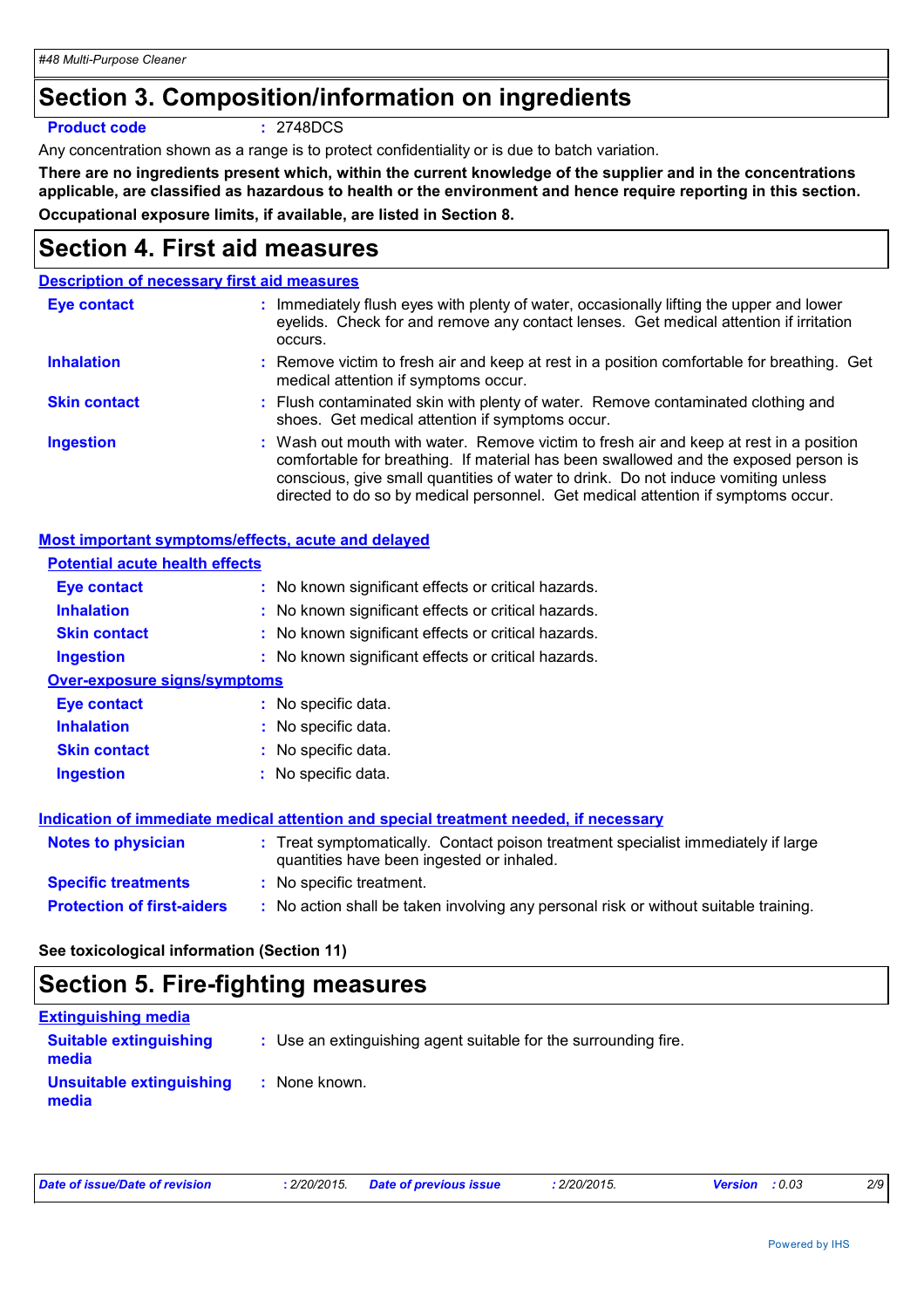# **Section 5. Fire-fighting measures**

| <b>Specific hazards arising</b><br>from the chemical     | : In a fire or if heated, a pressure increase will occur and the container may burst.                                                                                                               |
|----------------------------------------------------------|-----------------------------------------------------------------------------------------------------------------------------------------------------------------------------------------------------|
| <b>Hazardous thermal</b><br>decomposition products       | Decomposition products may include the following materials:<br>carbon dioxide<br>carbon monoxide<br>metal oxide/oxides                                                                              |
| <b>Special protective actions</b><br>for fire-fighters   | : Promptly isolate the scene by removing all persons from the vicinity of the incident if<br>there is a fire. No action shall be taken involving any personal risk or without suitable<br>training. |
| <b>Special protective</b><br>equipment for fire-fighters | Fire-fighters should wear appropriate protective equipment and self-contained breathing<br>apparatus (SCBA) with a full face-piece operated in positive pressure mode.                              |

# **Section 6. Accidental release measures**

#### **Personal precautions, protective equipment and emergency procedures**

| For non-emergency<br>personnel                               | : No action shall be taken involving any personal risk or without suitable training.<br>Evacuate surrounding areas. Keep unnecessary and unprotected personnel from<br>entering. Do not touch or walk through spilled material. Put on appropriate personal<br>protective equipment. |
|--------------------------------------------------------------|--------------------------------------------------------------------------------------------------------------------------------------------------------------------------------------------------------------------------------------------------------------------------------------|
| For emergency responders                                     | If specialised clothing is required to deal with the spillage, take note of any information<br>in Section 8 on suitable and unsuitable materials. See also the information in "For non-<br>emergency personnel".                                                                     |
| <b>Environmental precautions</b>                             | : Avoid dispersal of spilled material and runoff and contact with soil, waterways, drains<br>and sewers. Inform the relevant authorities if the product has caused environmental<br>pollution (sewers, waterways, soil or air).                                                      |
| <b>Methods and materials for containment and cleaning up</b> |                                                                                                                                                                                                                                                                                      |
| <b>Small spill</b>                                           | : Stop leak if without risk. Move containers from spill area. Dilute with water and mop up<br>if water-soluble. Alternatively, or if water-insoluble, absorb with an inert dry material and<br>place in an appropriate waste disposal container. Dispose of via a licensed waste     |

|             | disposal contractor.                                                                                                                                                                                                                                                                                                                                                                                                                                                                                                                                                                       |
|-------------|--------------------------------------------------------------------------------------------------------------------------------------------------------------------------------------------------------------------------------------------------------------------------------------------------------------------------------------------------------------------------------------------------------------------------------------------------------------------------------------------------------------------------------------------------------------------------------------------|
| Large spill | : Stop leak if without risk. Move containers from spill area. Prevent entry into sewers,<br>water courses, basements or confined areas. Wash spillages into an effluent treatment<br>plant or proceed as follows. Contain and collect spillage with non-combustible,<br>absorbent material e.g. sand, earth, vermiculite or diatomaceous earth and place in<br>container for disposal according to local regulations (see Section 13). Dispose of via a<br>licensed waste disposal contractor. Note: see Section 1 for emergency contact<br>information and Section 13 for waste disposal. |
|             |                                                                                                                                                                                                                                                                                                                                                                                                                                                                                                                                                                                            |

# **Section 7. Handling and storage**

#### **Precautions for safe handling**

| <b>Protective measures</b>                       | : Put on appropriate personal protective equipment (see Section 8).                                                                                                                                                                                                                                                                                         |
|--------------------------------------------------|-------------------------------------------------------------------------------------------------------------------------------------------------------------------------------------------------------------------------------------------------------------------------------------------------------------------------------------------------------------|
| <b>Advice on general</b><br>occupational hygiene | Eating, drinking and smoking should be prohibited in areas where this material is<br>handled, stored and processed. Workers should wash hands and face before eating,<br>drinking and smoking. Remove contaminated clothing and protective equipment before<br>entering eating areas. See also Section 8 for additional information on hygiene<br>measures. |

| Date of issue/Date of revision |  | : 2/20/2015. Date of previous issue | : 2/20/2015. | <b>Version</b> : 0.03 |  |
|--------------------------------|--|-------------------------------------|--------------|-----------------------|--|
|--------------------------------|--|-------------------------------------|--------------|-----------------------|--|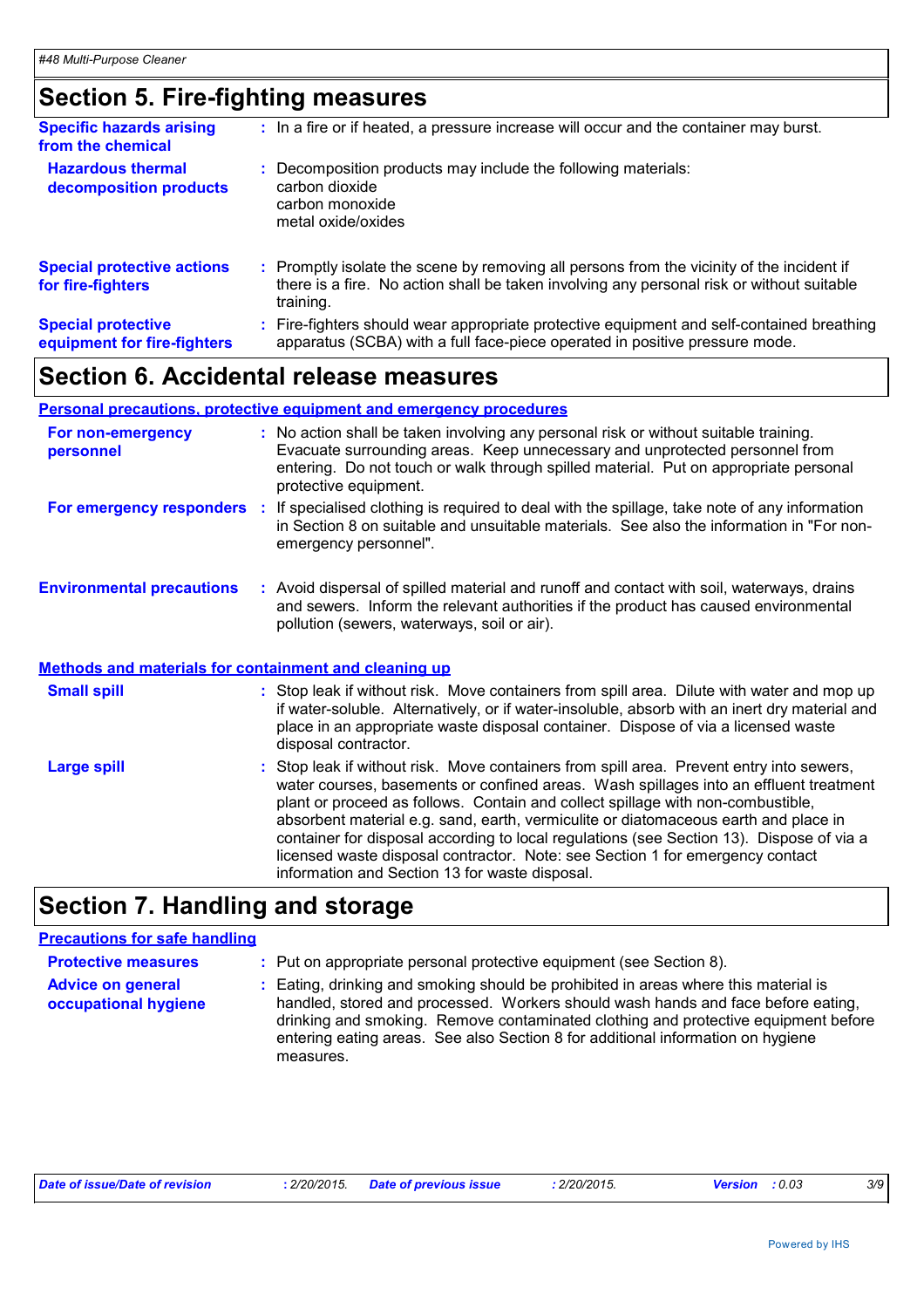# **Section 7. Handling and storage**

|                          | <b>Conditions for safe storage, :</b> Store in accordance with local regulations. Store in original container protected from |
|--------------------------|------------------------------------------------------------------------------------------------------------------------------|
| including any            | direct sunlight in a dry, cool and well-ventilated area, away from incompatible materials                                    |
| <b>incompatibilities</b> | and food and drink. Keep container tightly closed and sealed until ready for use.                                            |
|                          | Containers that have been opened must be carefully resealed and kept upright to                                              |
|                          | prevent leakage. Do not store in unlabeled containers. Use appropriate containment to                                        |
|                          | avoid environmental contamination.                                                                                           |

# **Section 8. Exposure controls/personal protection**

#### **Control parameters**

| <b>Occupational exposure limits</b> |  |  |
|-------------------------------------|--|--|
|                                     |  |  |

None.

| <b>Appropriate engineering</b><br><b>controls</b> | : Good general ventilation should be sufficient to control worker exposure to airborne<br>contaminants.                                                                                                                                                                                                                                                                                           |
|---------------------------------------------------|---------------------------------------------------------------------------------------------------------------------------------------------------------------------------------------------------------------------------------------------------------------------------------------------------------------------------------------------------------------------------------------------------|
| <b>Environmental exposure</b><br>controls         | Emissions from ventilation or work process equipment should be checked to ensure<br>they comply with the requirements of environmental protection legislation. In some<br>cases, fume scrubbers, filters or engineering modifications to the process equipment<br>will be necessary to reduce emissions to acceptable levels.                                                                     |
| <b>Individual protection measures</b>             |                                                                                                                                                                                                                                                                                                                                                                                                   |
| <b>Hygiene measures</b>                           | : Wash hands, forearms and face thoroughly after handling chemical products, before<br>eating, smoking and using the lavatory and at the end of the working period.<br>Appropriate techniques should be used to remove potentially contaminated clothing.<br>Wash contaminated clothing before reusing. Ensure that eyewash stations and safety<br>showers are close to the workstation location. |
| <b>Eye/face protection</b>                        | Safety eyewear complying with an approved standard should be used when a risk<br>assessment indicates this is necessary to avoid exposure to liquid splashes, mists,<br>gases or dusts. If contact is possible, the following protection should be worn, unless<br>the assessment indicates a higher degree of protection: safety glasses with side-<br>shields.                                  |
| <b>Skin protection</b>                            |                                                                                                                                                                                                                                                                                                                                                                                                   |
| <b>Hand protection</b>                            | : Chemical-resistant, impervious gloves complying with an approved standard should be<br>worn at all times when handling chemical products if a risk assessment indicates this is<br>necessary. If contact is possible, the following protection should be worn, unless the<br>assessment indicates a higher degree of protection: Chemical-resistant gloves.                                     |
| <b>Body protection</b>                            | Personal protective equipment for the body should be selected based on the task being<br>performed and the risks involved and should be approved by a specialist before<br>handling this product.                                                                                                                                                                                                 |
| <b>Other skin protection</b>                      | : Appropriate footwear and any additional skin protection measures should be selected<br>based on the task being performed and the risks involved and should be approved by a<br>specialist before handling this product.                                                                                                                                                                         |
| <b>Respiratory protection</b>                     | Use a properly fitted, air-purifying or air-fed respirator complying with an approved<br>standard if a risk assessment indicates this is necessary. Respirator selection must be<br>based on known or anticipated exposure levels, the hazards of the product and the safe<br>working limits of the selected respirator.                                                                          |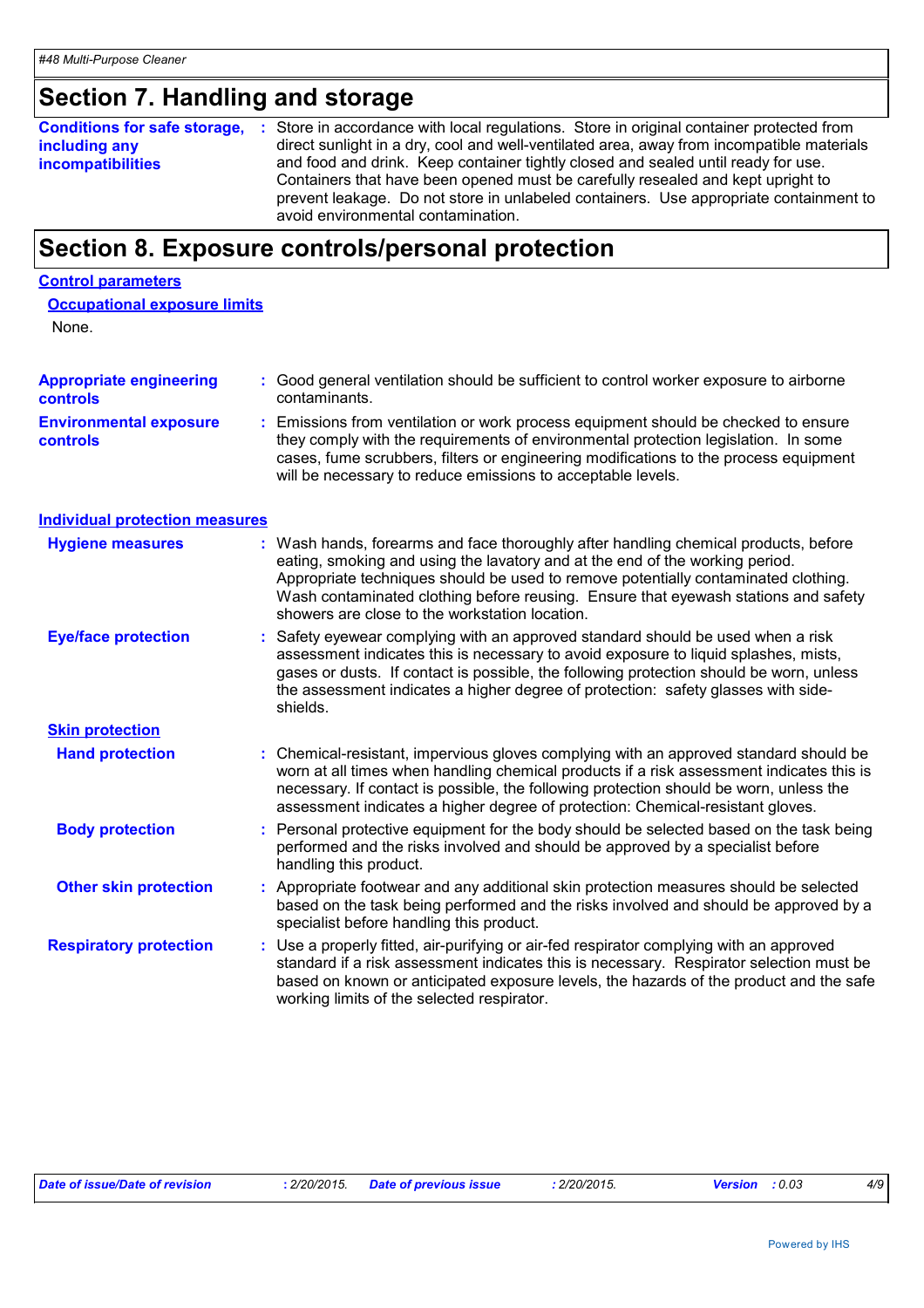# **Section 9. Physical and chemical properties**

| <b>Appearance</b>                                 |                                                                                                                                                 |
|---------------------------------------------------|-------------------------------------------------------------------------------------------------------------------------------------------------|
| <b>Physical state</b>                             | : Liquid                                                                                                                                        |
| <b>Color</b>                                      | : Dark red. (dye added)                                                                                                                         |
| <b>Odor</b>                                       | : Bland (No fragrance added)                                                                                                                    |
| <b>Odor threshold</b>                             | : Not available                                                                                                                                 |
| pH                                                | $: 7.2$ to 8.2 [7.4 use dilution]                                                                                                               |
| <b>Melting point</b>                              | : $0^{\circ}$ C (32 $^{\circ}$ F)                                                                                                               |
| <b>Boiling point</b>                              | : $100^{\circ}$ C (212 $^{\circ}$ F)                                                                                                            |
| <b>Flash point</b>                                | : Closed cup: >93.334°C (>200°F)                                                                                                                |
| <b>Evaporation rate</b>                           | : Not available                                                                                                                                 |
| <b>Flammability (solid, gas)</b>                  | : Not available                                                                                                                                 |
| Lower and upper explosive<br>(flammable) limits   | : Not available                                                                                                                                 |
| <b>Vapor pressure</b>                             | $:$ <4 kPa (<30 mm Hg) [room temperature]                                                                                                       |
| <b>Vapor density</b>                              | : $<$ 1 [Air = 1]                                                                                                                               |
| <b>Specific gravity</b>                           | : $1.02$ g/cm <sup>3</sup>                                                                                                                      |
| <b>Solubility</b>                                 | : Not available                                                                                                                                 |
| <b>Partition coefficient: n-</b><br>octanol/water | : Not available                                                                                                                                 |
| <b>Auto-ignition temperature</b>                  | : Not available                                                                                                                                 |
| <b>Viscosity</b>                                  | : Not available                                                                                                                                 |
| <b>VOC content</b>                                | $: 0\%$                                                                                                                                         |
|                                                   | VOCs are calculated following the requirements under 40 CFR, Part 59, Subpart C for Consumer Products and Subpart D for Architectural Coatings. |

# **Section 10. Stability and reactivity**

| <b>Reactivity</b>                            | : No specific test data related to reactivity available for this product or its ingredients.              |
|----------------------------------------------|-----------------------------------------------------------------------------------------------------------|
| <b>Chemical stability</b>                    | : The product is stable.                                                                                  |
| <b>Possibility of hazardous</b><br>reactions | : Under normal conditions of storage and use, hazardous reactions will not occur.                         |
| <b>Conditions to avoid</b>                   | : No specific data.                                                                                       |
| Incompatible materials                       | : No specific data.                                                                                       |
| <b>Hazardous decomposition</b><br>products   | : Under normal conditions of storage and use, hazardous decomposition products should<br>not be produced. |

| Date of issue/Date of revision | : 2/20/2015. Date of previous issue | 2/20/2015. | <b>Version</b> : 0.03 | 5/9 |
|--------------------------------|-------------------------------------|------------|-----------------------|-----|
|--------------------------------|-------------------------------------|------------|-----------------------|-----|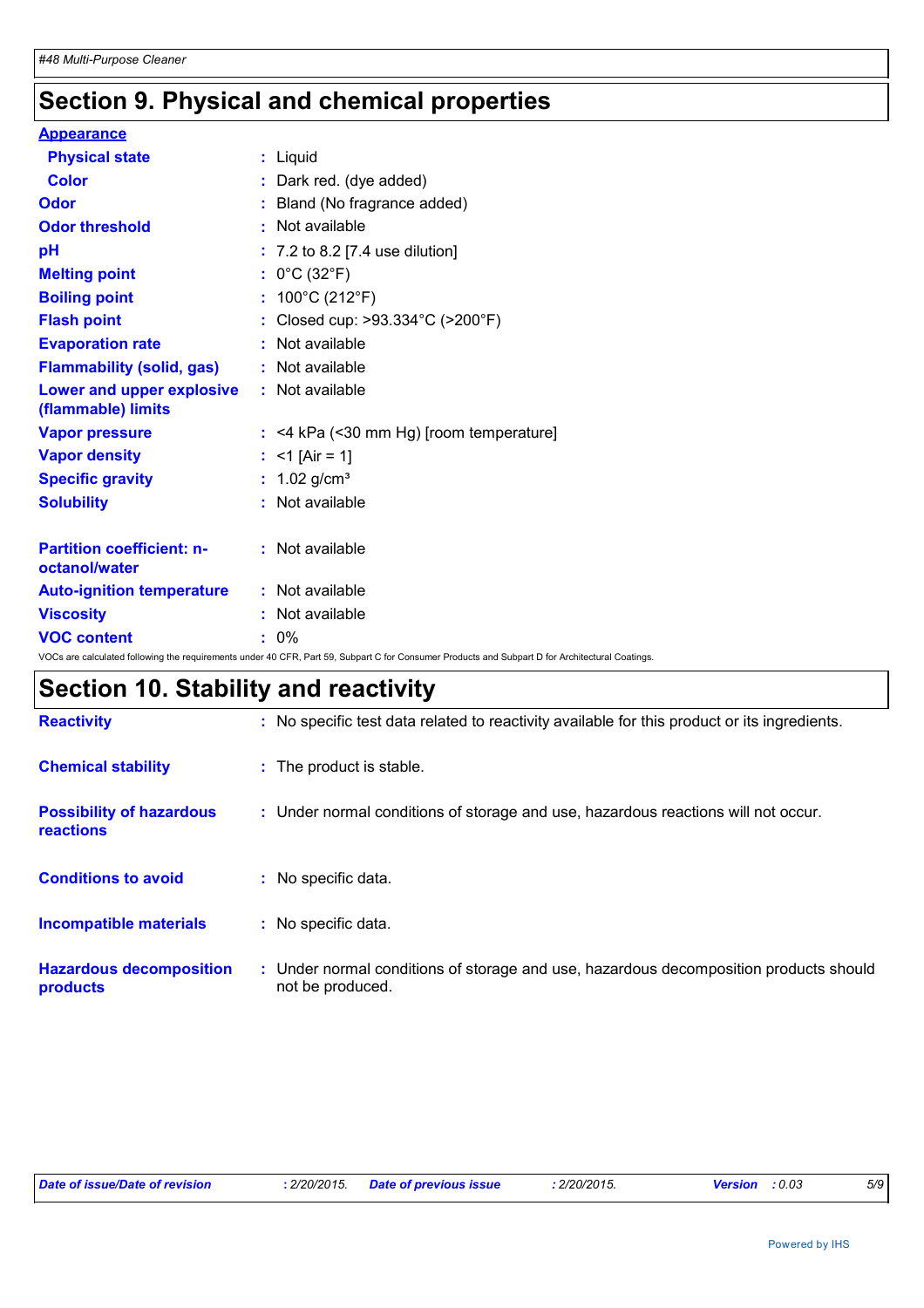# **Section 11. Toxicological information**

#### **Information on toxicological effects**

**Acute toxicity**

Not available.

#### **Irritation/Corrosion**

Not available.

#### **Sensitization**

Not available.

### **Mutagenicity**

Not available.

#### **Carcinogenicity**

Not available.

#### **Reproductive toxicity**

Not available.

#### **Teratogenicity**

Not available.

#### **Specific target organ toxicity (single exposure)**

Not available.

#### **Specific target organ toxicity (repeated exposure)** Not available.

#### **Aspiration hazard**

Not available.

#### **Information on the likely routes of exposure :** Not available

| <b>Potential acute health effects</b> |                                                     |  |
|---------------------------------------|-----------------------------------------------------|--|
| <b>Eye contact</b>                    | : No known significant effects or critical hazards. |  |
| <b>Inhalation</b>                     | : No known significant effects or critical hazards. |  |
| <b>Skin contact</b>                   | : No known significant effects or critical hazards. |  |
| <b>Ingestion</b>                      | : No known significant effects or critical hazards. |  |

|                     | Symptoms related to the physical, chemical and toxicological characteristics |
|---------------------|------------------------------------------------------------------------------|
| Eye contact         | : No specific data.                                                          |
| <b>Inhalation</b>   | : No specific data.                                                          |
| <b>Skin contact</b> | : No specific data.                                                          |
| <b>Ingestion</b>    | : No specific data.                                                          |
|                     |                                                                              |

| Delayed and immediate effects and also chronic effects from short and long term exposure |                 |                               |              |                       |     |
|------------------------------------------------------------------------------------------|-----------------|-------------------------------|--------------|-----------------------|-----|
| <b>Short term exposure</b><br><b>Potential immediate</b>                                 | : Not available |                               |              |                       |     |
| <b>effects</b><br><b>Potential delayed effects : Not available</b>                       |                 |                               |              |                       |     |
| <b>Long term exposure</b>                                                                |                 |                               |              |                       |     |
| Date of issue/Date of revision                                                           | : 2/20/2015.    | <b>Date of previous issue</b> | : 2/20/2015. | <b>Version</b> : 0.03 | 6/9 |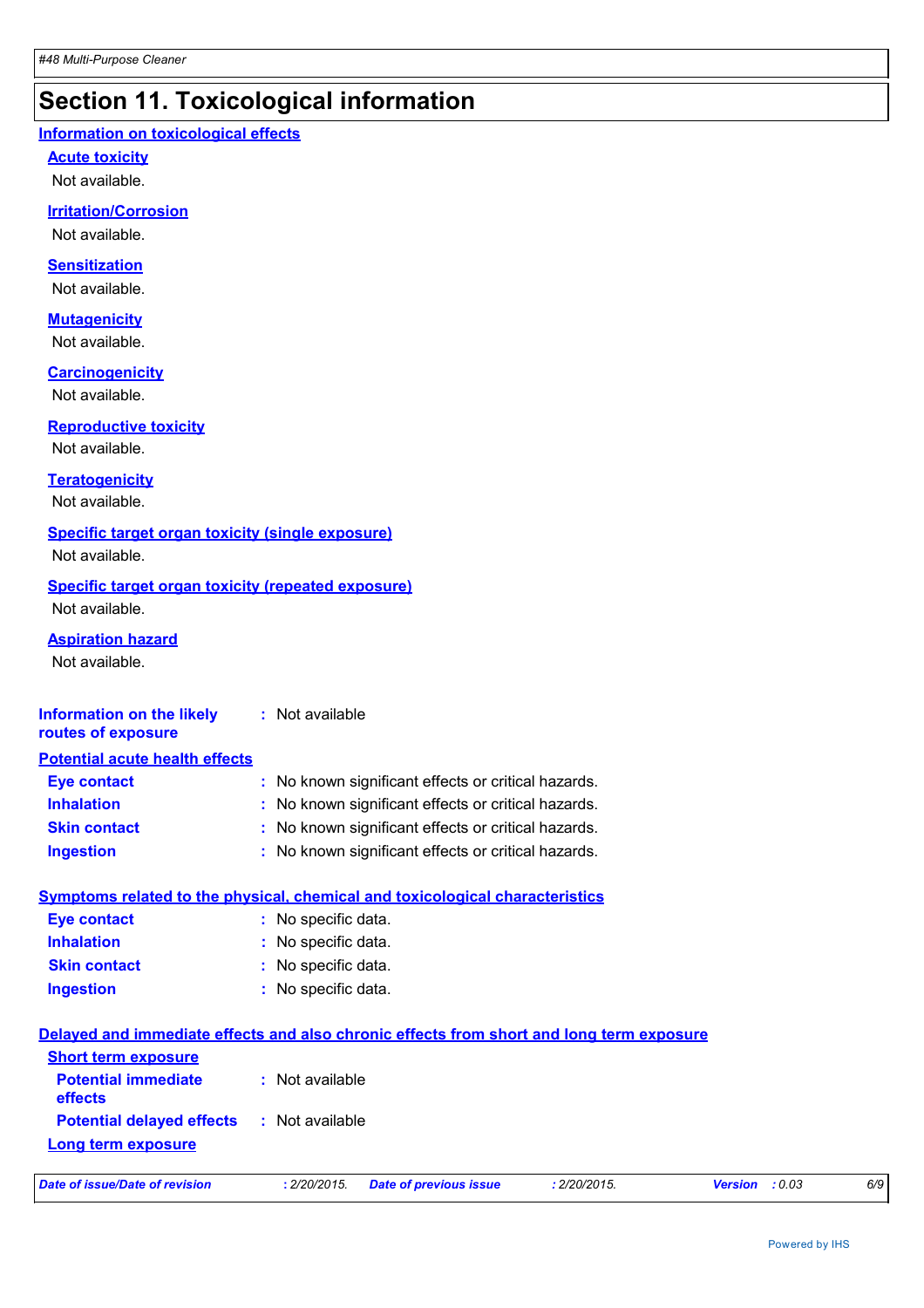# **Section 11. Toxicological information**

| <b>Potential immediate</b><br>effects            | : Not available                                     |
|--------------------------------------------------|-----------------------------------------------------|
| <b>Potential delayed effects : Not available</b> |                                                     |
| <b>Potential chronic health effects</b>          |                                                     |
| Not available.                                   |                                                     |
| <b>General</b>                                   | : No known significant effects or critical hazards. |
| <b>Carcinogenicity</b>                           | : No known significant effects or critical hazards. |
| <b>Mutagenicity</b>                              | : No known significant effects or critical hazards. |
| <b>Teratogenicity</b>                            | : No known significant effects or critical hazards. |
| <b>Developmental effects</b>                     | : No known significant effects or critical hazards. |
| <b>Fertility effects</b>                         | : No known significant effects or critical hazards. |
|                                                  |                                                     |

#### **Numerical measures of toxicity**

Not available. **Acute toxicity estimates**

# **Section 12. Ecological information**

#### **Toxicity**

Not available.

#### **Persistence and degradability**

Not available.

#### **Bioaccumulative potential**

Not available.

#### **Mobility in soil**

| <b>Soil/water partition</b> | : Not available |
|-----------------------------|-----------------|
| <b>coefficient (Koc)</b>    |                 |

**Other adverse effects** : No known significant effects or critical hazards.

## **Section 13. Disposal considerations**

| <b>Disposal methods</b> | The generation of waste should be avoided or minimized wherever possible. Disposal<br>of this product, solutions and any by-products should at all times comply with the<br>requirements of environmental protection and waste disposal legislation and any<br>regional local authority requirements. Dispose of surplus and non-recyclable products<br>via a licensed waste disposal contractor. Waste should not be disposed of untreated to<br>the sewer unless fully compliant with the requirements of all authorities with jurisdiction.<br>Waste packaging should be recycled. Incineration or landfill should only be considered<br>when recycling is not feasible. This material and its container must be disposed of in a<br>safe way. Empty containers or liners may retain some product residues. Avoid<br>dispersal of spilled material and runoff and contact with soil, waterways, drains and<br>sewers. |
|-------------------------|--------------------------------------------------------------------------------------------------------------------------------------------------------------------------------------------------------------------------------------------------------------------------------------------------------------------------------------------------------------------------------------------------------------------------------------------------------------------------------------------------------------------------------------------------------------------------------------------------------------------------------------------------------------------------------------------------------------------------------------------------------------------------------------------------------------------------------------------------------------------------------------------------------------------------|
|                         |                                                                                                                                                                                                                                                                                                                                                                                                                                                                                                                                                                                                                                                                                                                                                                                                                                                                                                                          |

| Date of issue/Date of revision | : 2/20/2015. Date of previous issue | : 2/20/2015. | <b>Version</b> : 0.03 |  |
|--------------------------------|-------------------------------------|--------------|-----------------------|--|
|--------------------------------|-------------------------------------|--------------|-----------------------|--|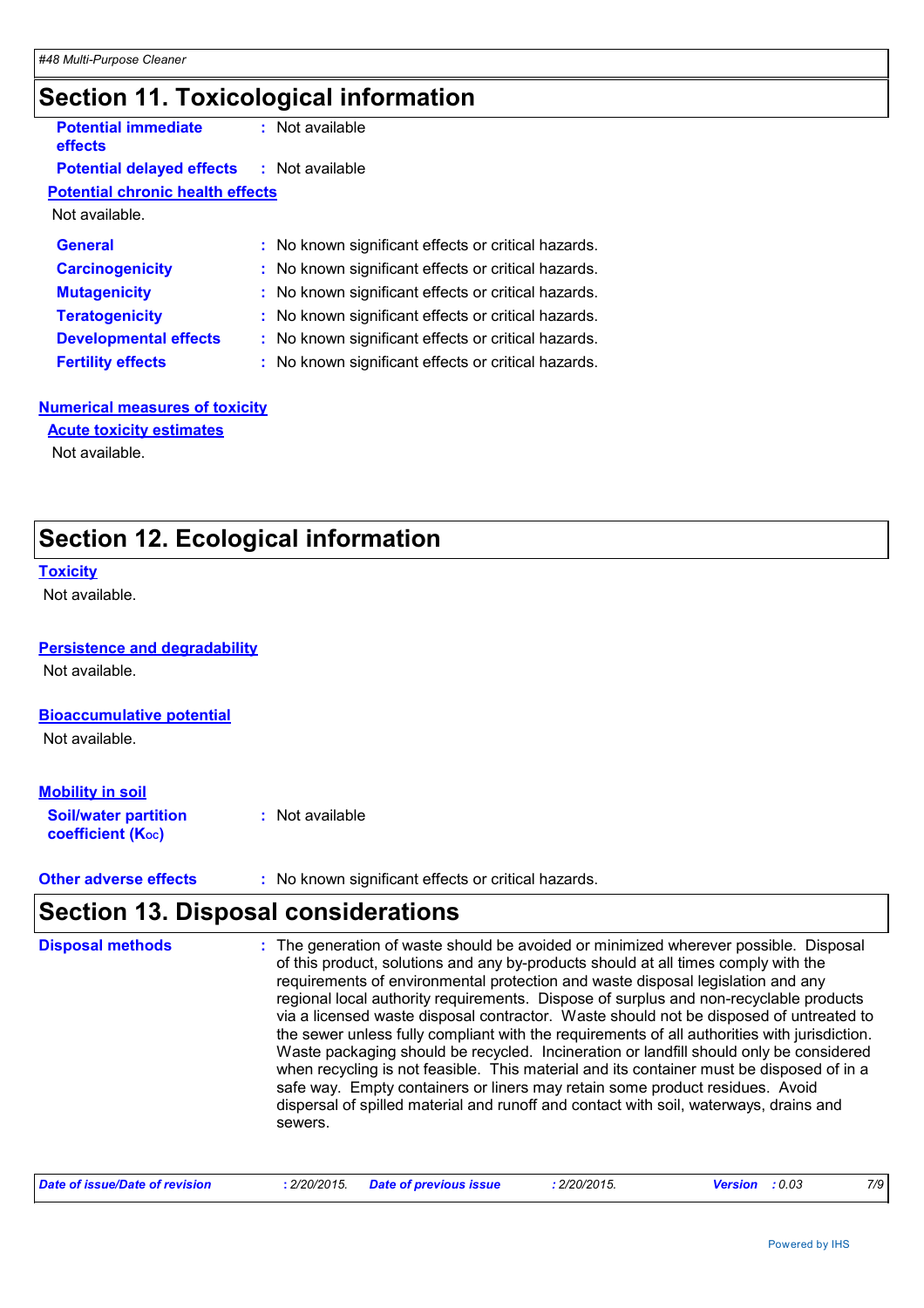# **Section 14. Transport information**

|                                      | <b>DOT Classification</b> | <b>IMDG</b>              | <b>IATA</b>              |
|--------------------------------------|---------------------------|--------------------------|--------------------------|
| <b>UN number</b>                     | Not regulated             | Not regulated            | Not regulated            |
| <b>UN proper shipping</b><br>name    | $\overline{\phantom{a}}$  |                          | $\overline{\phantom{0}}$ |
| <b>Transport hazard</b><br>class(es) | $\overline{\phantom{a}}$  | $\overline{\phantom{0}}$ | $\overline{\phantom{0}}$ |
| <b>Packing group</b>                 | $\overline{\phantom{a}}$  | $\overline{\phantom{0}}$ | -                        |
| <b>Environmental</b><br>hazards      | No.                       | No.                      | No.                      |
| <b>Additional</b><br>information     | $\overline{\phantom{a}}$  |                          |                          |

**Special precautions for user** : Transport within user's premises: always transport in closed containers that are upright and secure. Ensure that persons transporting the product know what to do in the event of an accident or spillage.

**Transport in bulk according :** Not available. **to Annex II of MARPOL 73/78 and the IBC Code**

## **Section 15. Regulatory information**

**U.S. Federal regulations : United States inventory (TSCA 8b)**: All components are listed or exempted.

| <b>Clean Air Act Section 112 : Not listed</b><br>(b) Hazardous Air<br><b>Pollutants (HAPS)</b> |                  |
|------------------------------------------------------------------------------------------------|------------------|
| <b>SARA 311/312</b>                                                                            |                  |
| <b>Classification</b>                                                                          | : Not applicable |
| <b>Composition/information on ingredients</b>                                                  |                  |
| No products were found.                                                                        |                  |

#### **State regulations**

**International regulations**

**Canada inventory :** All components are listed or exempted.

## **Section 16. Other information**

#### **Hazardous Material Information System (U.S.A.)**



| Date of issue/Date of revision |  |  |  |  |  |  |
|--------------------------------|--|--|--|--|--|--|
|--------------------------------|--|--|--|--|--|--|

*Date of issue/Date of revision* **:** *2/20/2015. Date of previous issue : 2/20/2015. Version : 0.03 8/9*